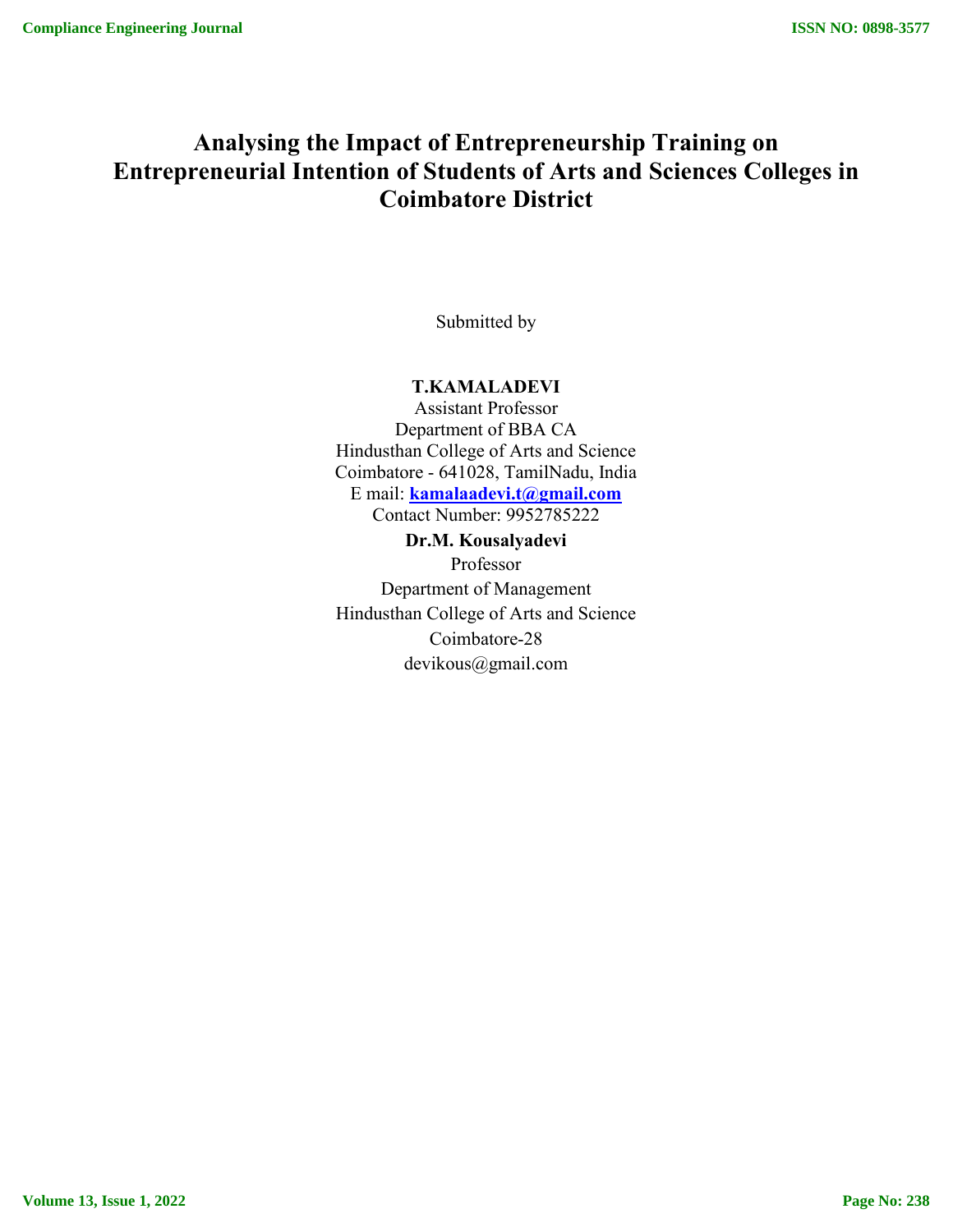### **Analysing the Impact of Entrepreneurship Training on Entrepreneurial Intention of Students of Arts and Sciences Colleges in Coimbatore District**

#### **Abstract:**

Entrepreneurship is the art of identifying opportunities, getting resources, planning, and executing in a timely manner. Institutional Incubators will be an effective tool for understanding entrepreneurship and developing new businesses among students in recent days. Entrepreneurial training will assist students in identifying opportunities, business development, venture creation, and successful career advancement, resulting in the creation of direct and indirect jobs. The purpose of this article is to look into a student's entrepreneurial goal and the impact that entrepreneurship task and activities have on that entrepreneurial intention. Purposive sampling was used in this research. According to the findings, entrepreneurial training and initiatives have a significant impact on students' entrepreneurial intentions. The analysis of entrepreneurial intention's results depicts that mean score value indicates that students from arts and science colleges have a high level of entrepreneurial intention and positive relationship between two variables shows increasing the entrepreneurial training and student incubation influences the entrepreneurial intention of the students. It effectively led to more budding entrepreneurs and new start-ups from the students of Arts and Science Colleges.

**Keywords**: Entrepreneurship, Entrepreneurial Intention, Entrepreneurship Training, Institutional Incubators,Incubation activities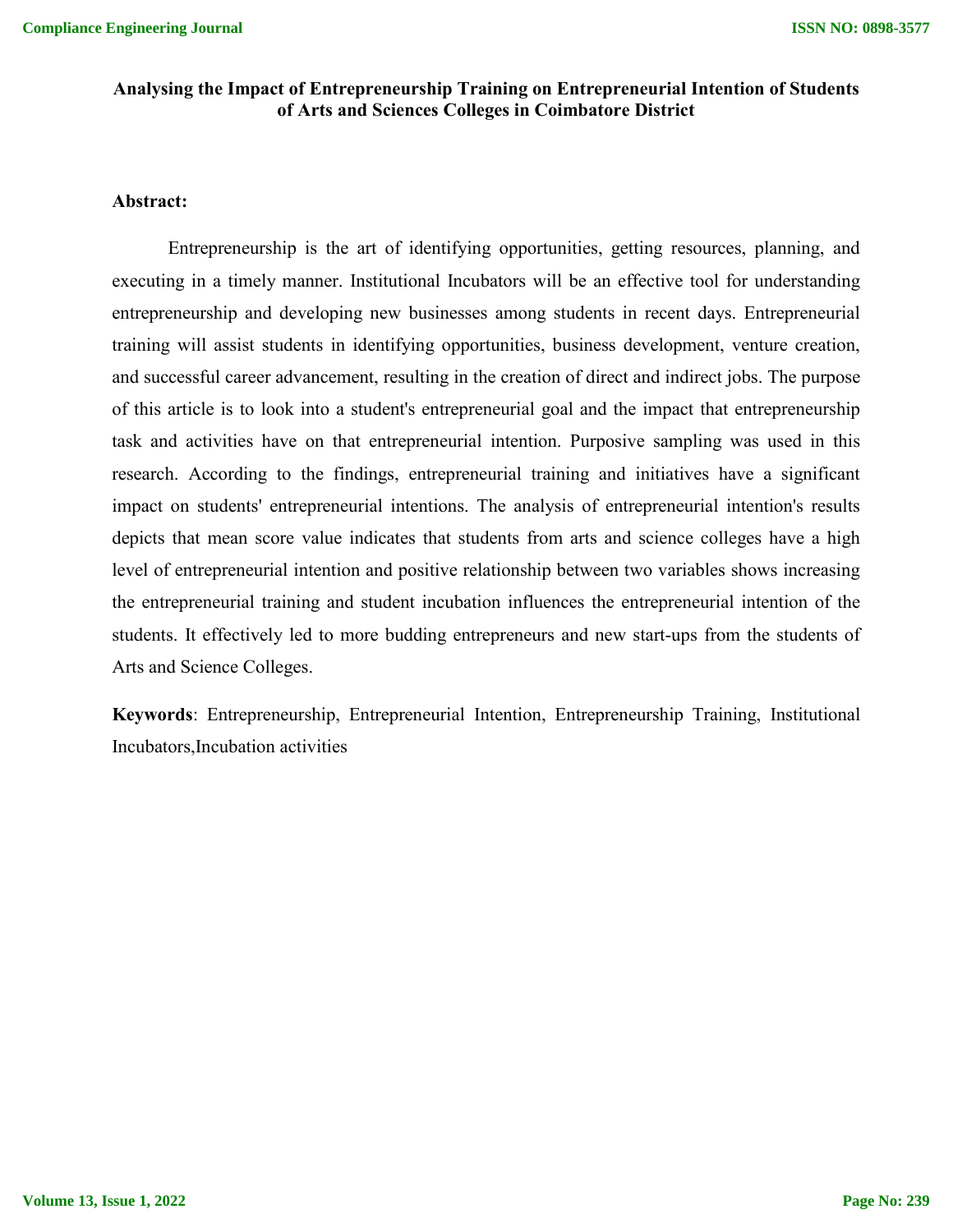#### **Introduction**

The Indian economy's most essential driving force is entrepreneurship (Fayolle and Gailly 2008). The entire amount of goods and services produced within the country during a certain period is used to calculate the country's income. Initiating a bigger number of entrepreneurs and businesses will have a direct positive impact on the nation's economic level. With a continuous yearly growth rate of 12-15%, India ranks third in the global start-up ecosystem. In 2018, India had around 50,000 start-ups, the majority of which were technology-based. There were 1300 new tech start-ups in 2019, implying that 2-3 new tech start-ups are born every day. Start-ups create more than 60,000 direct and indirect jobs [Economic Times, 2019].

The development of entrepreneurial skills and competencies among students will have an impact on the nation's industrial and economic development. Educational institutions have an important role in fostering students' entrepreneurial intentions, enhancing perseverance, and instilling determination in young brains. More successful entrepreneurs will be produced through motivating and developing young budding talents to develop their entrepreneurial intentions.

#### **Theoretical Background of the study:**

The background of the study based on relevant studies/ research articles/ surveys are presented below:

Robert D. et al (2002) "Entrepreneurship is the process of creating something new with value by devoting the necessary time and effort, assuming the accompanying financial, psychic and social risks and receiving the resulting rewards of monetary and personal satisfaction and independence."

Saeed et al (2015) study explained dimensions of university support to the students in the process of student entrepreneurship, in which perceived education support, concept development support and business development support are the three major dimensions. Further they suggested that with these dimensions universities can shape the self efficacy of the students. Self efficacy has the high impact on Entrepreneurial intention and it is more about self realization and self reorganization than other subjective norms like financial access and independence. Result of the study implies perceived university support has high impact on motivating the entrepreneurial intention of the students.

Hackett and Dilts, (2004) define business incubator are usually shared office-space facility that seeks to provide incu-batees which mean the client who made contract with incubators with a strategic, value-adding interventionsystem (i.e. business incubation) of monitoring andbusiness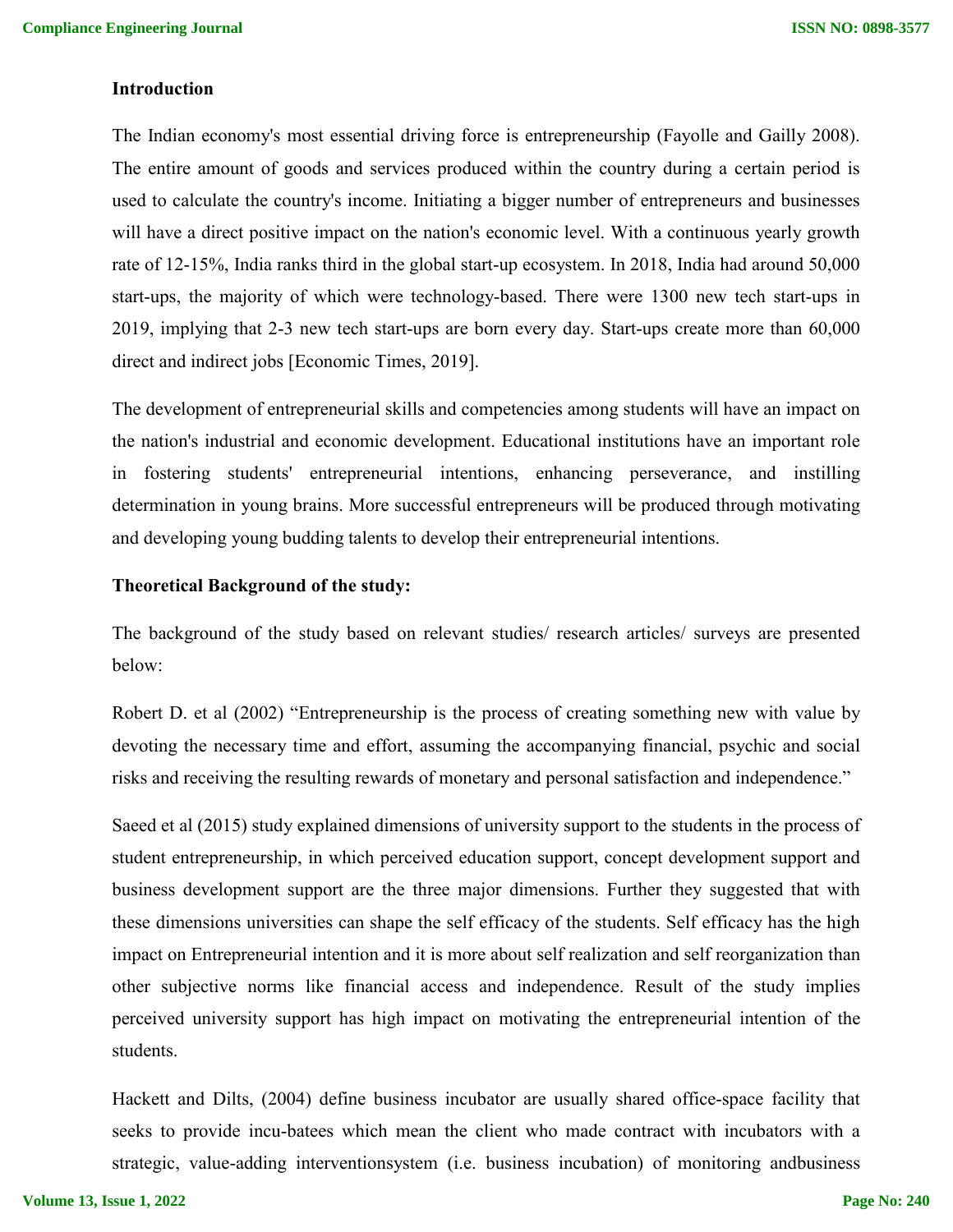assistance. This system controls and linksresources with the objective of facilitating thesuccessful new venture development of the incu-batees while simultaneously containing the cost oftheir potential failure .

## **The study related to Entrepreneurship in Educational Institutions and Institutional Incubators**:

'Entrepreneurship' is a term that is rarely associated with education. Its history, on the other hand, is linked to educational and qualification material. In education, entrepreneurship has a broad definition that encompasses economic, social, and cultural issues. Entrepreneurship in education is built on a dynamic and social process in which individuals, working alone or in groups, find opportunities for innovation and act on them by transforming concepts into practical and focused activities, whether in a social, cultural, or economic setting (Roe Odegard, 2004).

Entrepreneurship, according to Williams (2011), is a teachable process that can be taught, developed, supported, and improved through many types of education and training. (2001, Sadler) In order to deal with new technologies and globalisation, the education sector needs cultivate an entrepreneurial culture through diverse innovative alliances.

Jennings (1994) opines that Smaller, more flexible firms are better incubators for entrepreneurship than large, bureaucratic ones. To administrate mundane work, large firms typically adopt inflexible rules and processes, which inhibit new entrepreneurial efforts.

Tool for Entrepreneurship of Aernoudt (2004) shows that, incubators and incubation activities are most recommended tool for promoting entrepreneurship and start- ups. Incubation process bridges the entrepreneurial gap and it exhibits the development of virtuous circle for the regional economy. In the study of Bezerra et al (2017) role of university in the development of youth entrepreneurship has been discussed and resulted universities are bringing together of students and local partners for the support of student entrepreneurs. It has huge impact on entrepreneurial development than other traditional opportunities of entrepreneurship.

Ikebuaku,K et al(2018) in their study of business incubation and entrepreneurial capabilities discussed that business incubation training is effective tool for the entrepreneurship development than entrepreneurship education, observed from their study is business incubation enhance the real opportunities and capabilities of budding student entrepreneur and practical implication procedures are very effective when combined with entrepreneurship education.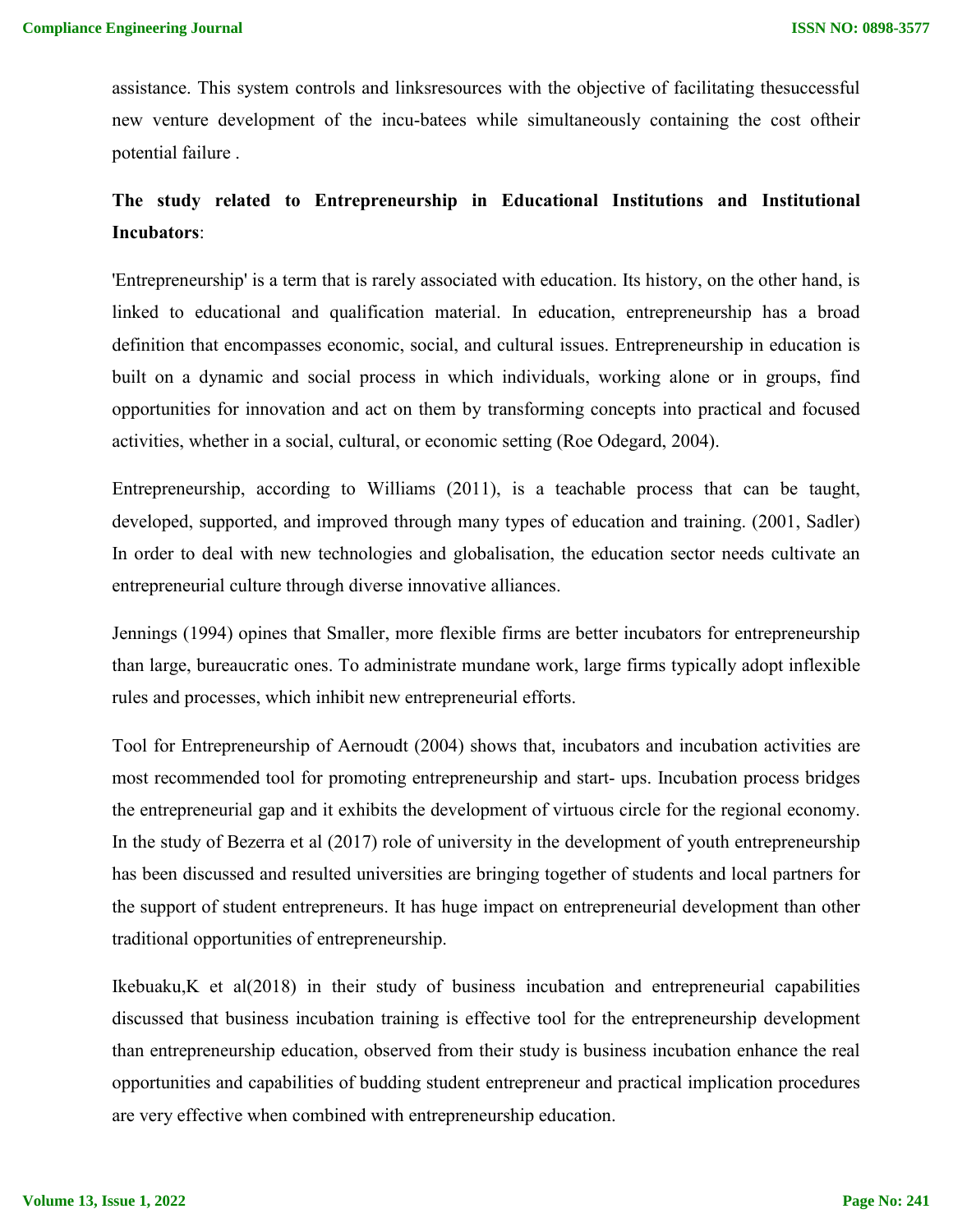## **Objectives:**

- $\triangleright$  The main goal of this research paper is to add value to the research work in the area of entrepreneurship by analysing the entrepreneurial intention of the students from arts and science colleges in Coimbatore district.
- $\triangleright$  This study also seeks to identify how the student's entrepreneurial intentionsare influenced by entrepreneurship training offered by arts and science colleges.

### **Research Methods:**

**1. Population:** The geographical area of Coimbatore city is chosen for the study. The sampling population was students in Arts and Science colleges

**2. Sampling Unit:** The students was the constitute sampling unit

**3. Sampling Procedure**: Non-probability Judgemental sampling technique followed

**4. Sample Size:** The present study was conducted with a total number of 212 students

**5. Tools used for Analysis:** The statistical tools used are selected based on the suitability to examine the objectives of the research using the SPSS statistical package. The results are analyzed based on mean score value, Pearson Correlation and Regression analysis for the present paper

**6.Data Collection Tool:** Primary data was collected through a questionnaire and secondary data from published sources.

#### **7. Dependent and Independent variables used in the study**

| Independent variable      | Dependent variable                    |  |  |  |
|---------------------------|---------------------------------------|--|--|--|
| Entrepreneurship Training | Entrepreneurial Intention of students |  |  |  |

#### **Results and Discussions:**

The Entrepreneurship training of the Arts and Sciences colleges and Entrepreneurial Intention of the student variables are calculated using mean score value and Standard deviation and presented in table. The relationship among Entrepreneurship trainingand entrepreneurial intention are analysed by Pearson's correlation methods using SPSS and presented below in table 3.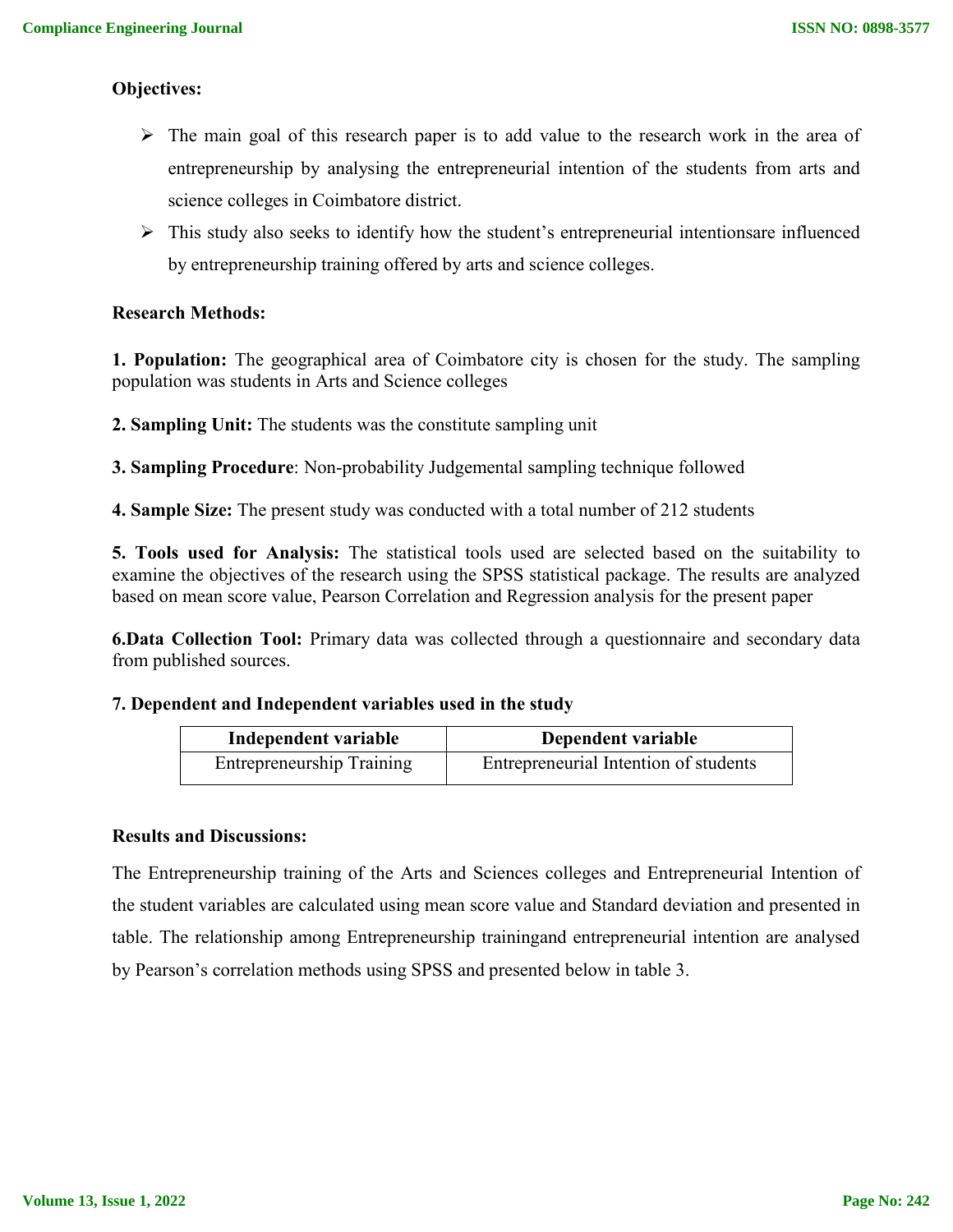| <b>Entrepreneurship training by Arts and Science</b> | <b>Mean Score</b> | <b>Standard</b>  |  |  |
|------------------------------------------------------|-------------------|------------------|--|--|
| <b>Colleges</b>                                      | Value             | <b>Deviation</b> |  |  |
| Entrepreneurship seminars                            | 2.491             | 1.1780           |  |  |
| Workshop regarding Entrepreneurship                  | 3.882             | .7860            |  |  |
| Entrepreneurship as a Subject                        | 2.667             | 1.0839           |  |  |
| Entrepreneur Development Cell                        | 3.285             | 1.2066           |  |  |
| Innovation and Idea Generation                       | 2.667             | 1.0798           |  |  |
| Training to develop Business Model                   | 2.829             | 1.0993           |  |  |
| Mentor guidance                                      | 2.969             | 1.1161           |  |  |
| Contact with Business Investor / Startup Investor.   | 2.939             | .9506            |  |  |
| Financial support / seed funding to start a firm.    | 3.092             | .8732            |  |  |
| Opportunity to meet Angel investors                  | 2.553             | 1.0954           |  |  |
| Encouraging and Knowledgeable faculty<br>members     | 2.548             | 1.2354           |  |  |
| Training / Coaching for Entrepreneurship             | 4.091             | .7103            |  |  |
| <b>Fundraising Suggestions</b>                       | 2.811             | .9820            |  |  |
| Technical & Marketing Assistance                     | 2.912             | .9850            |  |  |

## **Table 1: Assessment of Entrepreneurship training offered by Arts and Science Colleges in Coimbatore District**

Table 1 presents the mean and standard deviation of the constructs of entrepreneurship training of the students measured on 5 point Likert scale. Based on result the students felt that training and coaching for entrepreneurship, workshop regarding entrepreneurship and financial support for or seed funding are having highest impact than other entrepreneurial activities. Table 2 shows the various dimensions of entrepreneurial intention of the students it is based on Entrepreneurial Attitude, Perceived behaviour of the students. The result of the mean score analysis shows Opportunities, Resources and Support from family is dominating other intention constructs.

**Table 2: Assessment of Entrepreneurial Intention among students in Arts and Science Colleges**

| <b>Entrepreneurial Intention</b>                    | Mean  | <b>Standard</b><br><b>Deviation</b> |  |
|-----------------------------------------------------|-------|-------------------------------------|--|
| Intention towards Entrepreneurship                  | 3.412 | .9051                               |  |
| Attitude towards Entrepreneurship                   | 4.215 | .7481                               |  |
| Perceived Behavioral Control on<br>Entrepreneurship | 3.902 | .9125                               |  |
| Subjective Norms                                    | 3.624 | .9420                               |  |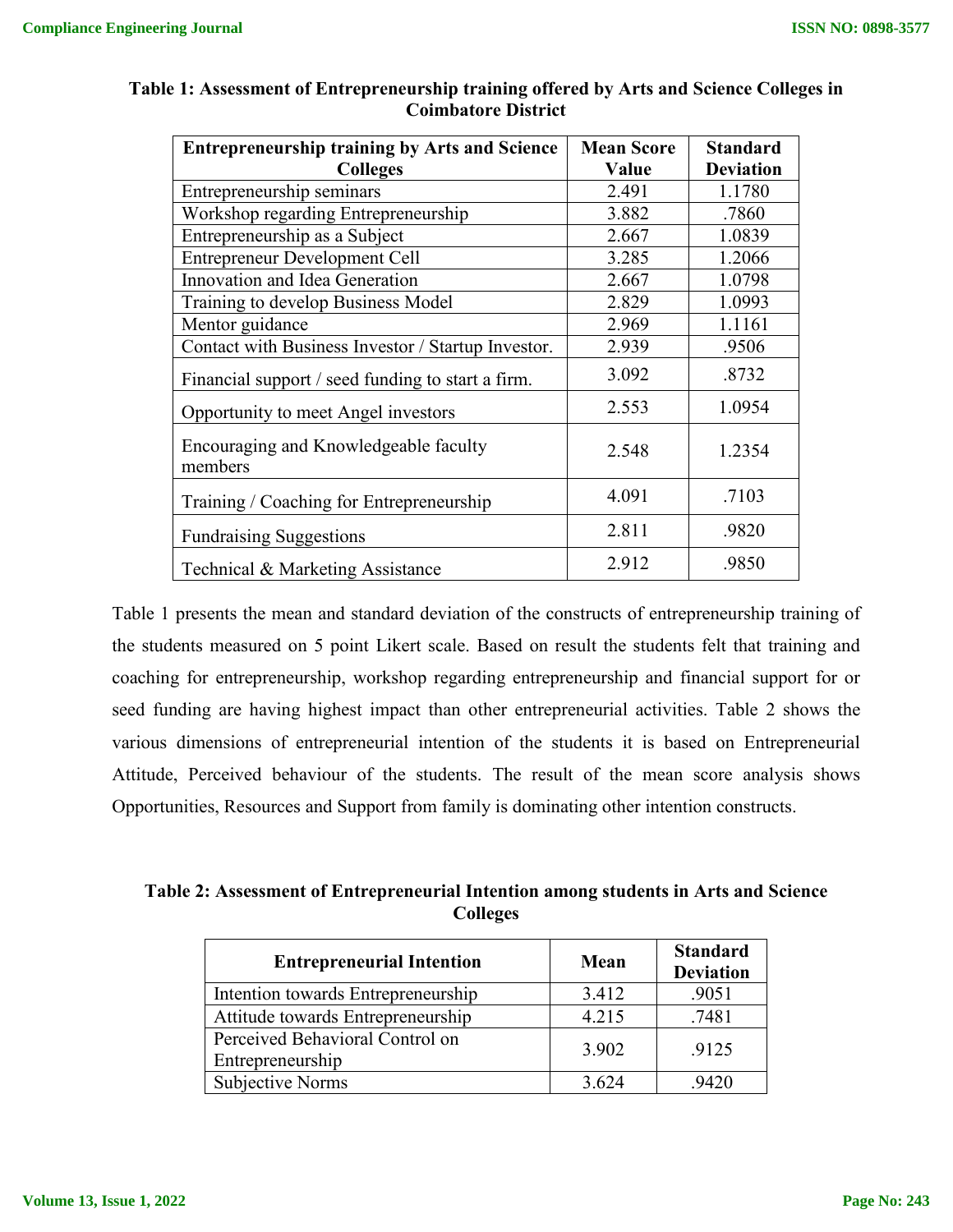#### **Relationship between Entrepreneurship Training and Entrepreneurial Intention**

Table 3 presents the mean, standard deviation and correlation of Entrepreneurship Training and Entrepreneurial Intention of students in Arts and Science colleges. The correlation analysis resulted that Entrepreneurship training of the Arts and Science Colleges are significantly correlated with entrepreneurial intention with  $r = 0.817$  and  $p < 0.01$ , it implies the Entrepreneurial activities positively influencing the entrepreneurial intention of the students.

# **Table 3: Assessment of Relationship between Entrepreneurship training offered by Arts and Science collegesand Entrepreneurial Intention of students**

| <b>Scale</b>              | Mean   | <b>SD</b> | <b>Entrepreneurship</b> | <b>Entrepreneurial</b> |  |
|---------------------------|--------|-----------|-------------------------|------------------------|--|
|                           |        |           | training                | <b>Intention</b>       |  |
| Entrepreneurship   3.7519 |        | .6822     |                         |                        |  |
| training                  |        |           |                         |                        |  |
| Entrepreneurial           | 3.6867 | .6720     | $8\sqrt{7}$             |                        |  |
| Intention                 |        |           |                         |                        |  |

\*\*p<0.01, SD- Standard Deviation

## **Table 4: Assessment of Impact of Entrepreneurship training offered by Arts and Science collegeson Entrepreneurial Intention of students**

|                              | <b>Intention towards</b><br><b>Entrepreneurship</b> |            | <b>Attitude towards</b><br>Entrepreneurship |            | <b>Perceived Behavioural</b><br><b>Control</b> on<br><b>Entrepreneurship</b> |            | Subjective<br><b>Norms</b> |            |
|------------------------------|-----------------------------------------------------|------------|---------------------------------------------|------------|------------------------------------------------------------------------------|------------|----------------------------|------------|
|                              |                                                     | <b>Sig</b> | B                                           | <b>Sig</b> | B                                                                            | <b>Sig</b> |                            | <b>Sig</b> |
| Constant                     | $-166$                                              |            | .143                                        |            | 1.311                                                                        |            | .045                       |            |
| Entrepreneurship<br>training | .755**                                              | .000       | $.811**$                                    | .000       | $.494**$                                                                     | .000       | $.841**$                   | .000       |
| $R^2$                        | .570                                                |            | .657                                        |            | .244                                                                         |            | .708                       |            |
| Adj $R^2$                    | .568                                                |            | .656                                        |            | .211                                                                         |            | .706                       |            |
| Significance *               | .000                                                |            | .000                                        |            | .000                                                                         |            | .000                       |            |

## **Key Findings:**

- 1. The entrepreneurial intention of the students are moderately high and they need opportunities and resources to apply their idea into business model and also students are requiring the adequate support from the family and recognization from the society for their decision.
- 2. When analyzing the impact of entrepreneurial training and activities on entrepreneurial intention of the students, the entrepreneurship activities are positively significant with entrepreneurial intention. Gearing up the activities like workshops / seminars regarding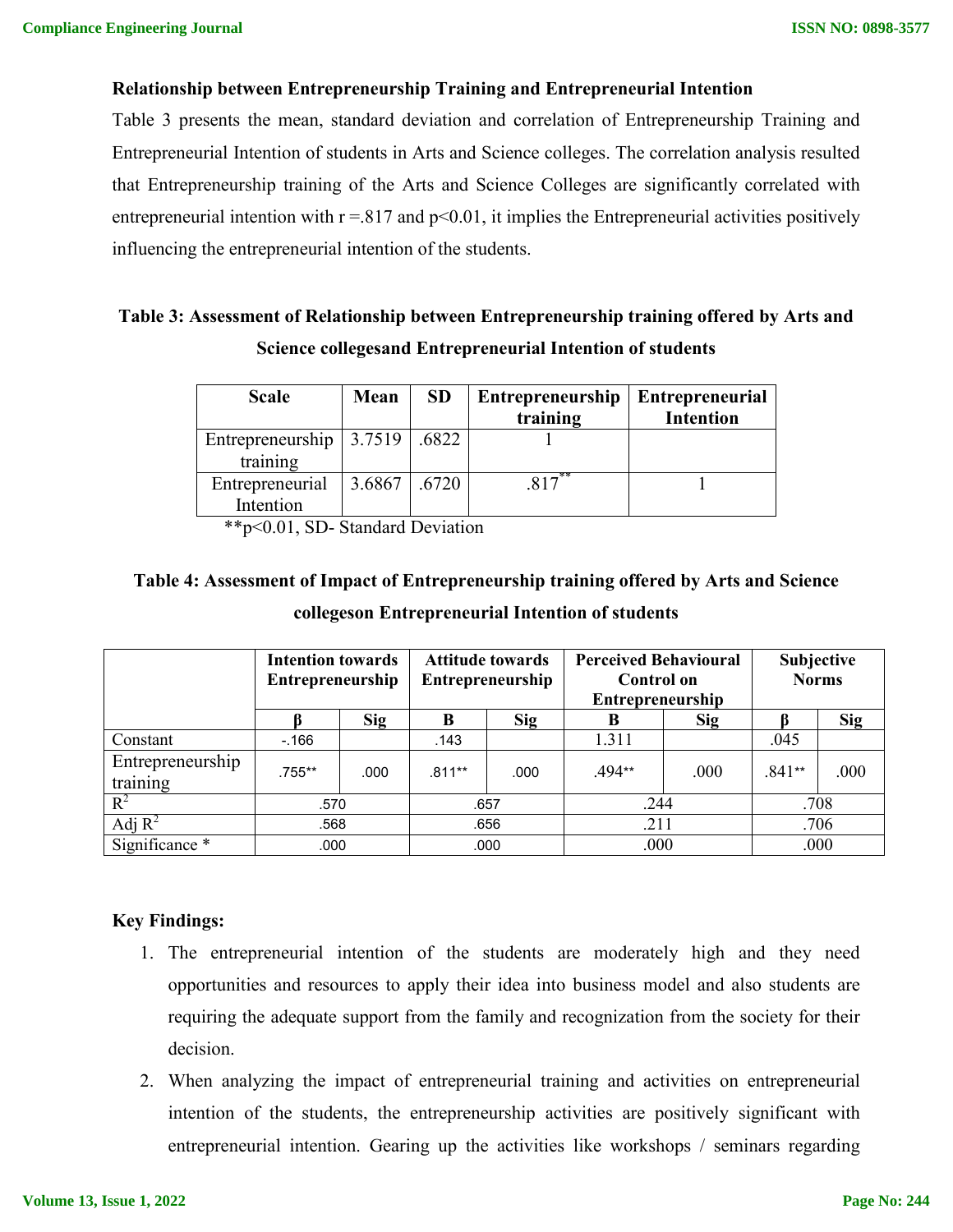entrepreneurship, help in development of business model, guidance in idea generation, recognization of innovative ideas, mentoring and support will enhance their intention level towards entrepreneurship and lead to become a successful entrepreneur.

#### **Suggestive Student Incubation Model:**



The above model shows structural student entrepreneurial incubation strategies. The points derived from the model are:

- The Entrepreneurship training like Entrepreneurship Syllabus, Entrepreneurship Workshops / Seminars, Training to develop Business Models, Opportunities to meet investors, Innovation and idea generation, Guidance and Mentoringare help in developing student's entrepreneurial attributes.
- Students Entrepreneurial Attitude, Perceived behaviour and subjective norms like support from family, colleagues are have high impact on Entrepreneurial Intention of the students.
- Through incubation of students by institutional incubator or technology business incubator also can enhance their intention towards starting an entrepreneurial career and will be more prominent strategy to mould student intention into successful start-up.

#### **Conclusion:**

This paper is addressing the key variable of entrepreneurial intention and Student incubation activities of Arts and Science Colleges. The result of the research shows students has high intention level towards entrepreneurship. It can be more facilitated with the Entrepreneurship training and institutional incubation activities. The barriers like lack of entrepreneurship knowledge, less family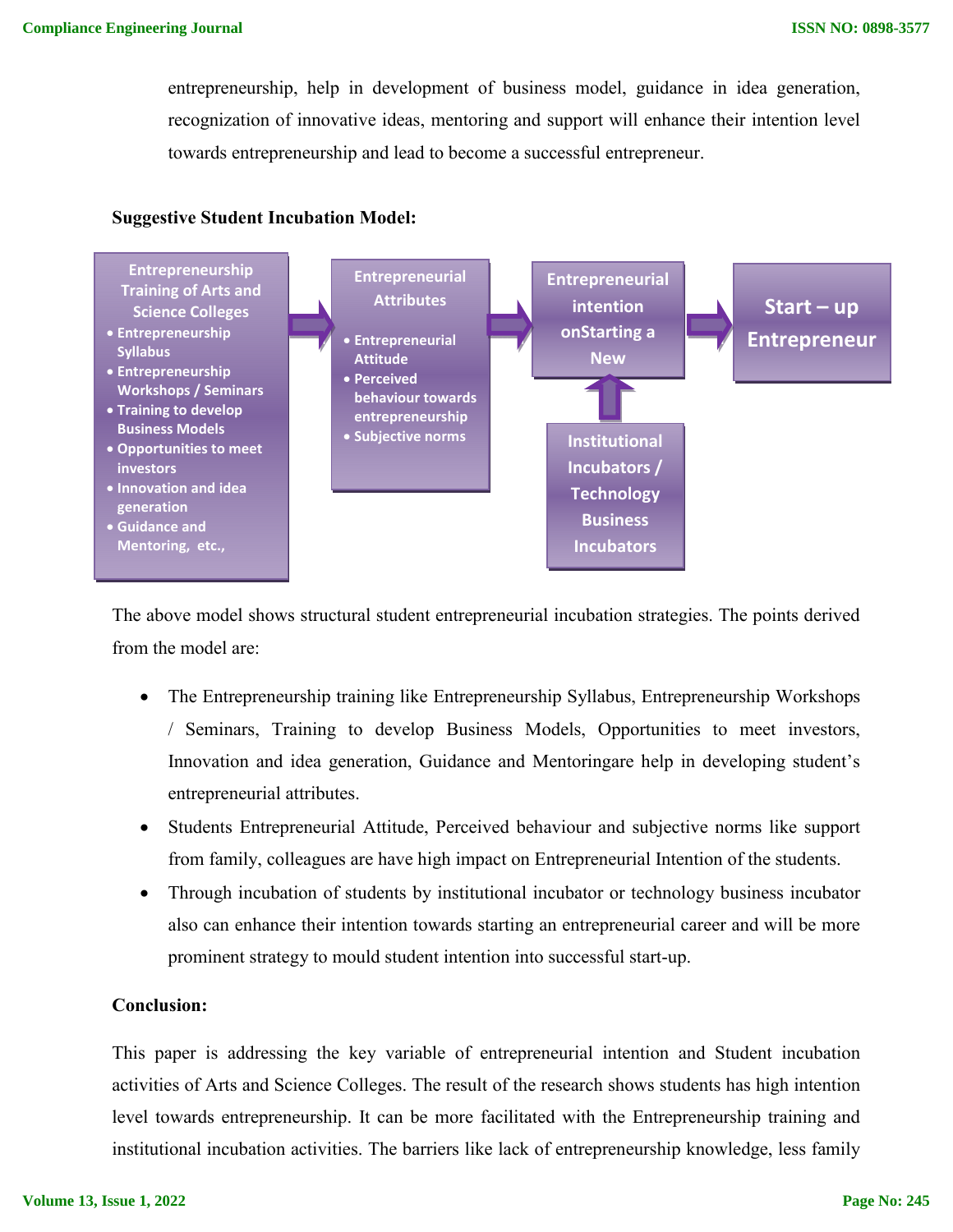support, inadequate knowledge in entrepreneurship process, unknowing about fund raising, difficult in initial approaches, minimum network of communication and converting idea into project are able to resolve with the assist of Pre incubation activities and student incubation. These Entrepreneurship strategies are help to the young students to fly with the entrepreneurial wing beyond their career barriers.

### **References:**

- Aernoudt, R. (2004). Incubators: tool for entrepreneurship?.*Small business economics*, *23*(2), 127-135.
- Ajzen, I. (1991) Theory of planned behavior. Organizational Behavior and Human Decision Processes 50, 179-211.doi: 10.1016/0749-5978(91)90020-T
- Awan, N., & Ahmad, N. (2017). Intentions to become an entrepreneur: Survey from university students of Karachi. *International Journal of Business, Economics and Law*, *13*(2), 19-27.
- Bazan, C., Shaikh, A., Frederick, S., Amjad, A., Yap, S., Finn, C., &Rayner, J. (2019). Effect of memorial university's environment & support system in shaping entrepreneurial intention of students. *Journal of Entrepreneurship Education*, *22*(1), 1-35.
- Bezerra, É.D., Borges, C. &Andreassi, T. Universities, local partnerships and the promotion of youth entrepreneurship. *Int Rev Educ***63,** 703–724 (2017). https://doi.org/10.1007/s11159-017-9665-y
- Gorji, M. B., &Rahimian, P. (2011). The study of barriers to entrepreneurship in men and women. *Australian Journal of Business and Management Research*, *1*(9), 31.
- Hackett, S.M. and D.M. Dilts, 2004, A Systematic Review of Business Incubation Research. *Journal of TechnologyTransfer*29(1), 55–82.
- Hisrich, R. D., Peters, M. P., & Shepherd, D. A. (2002). Entrepreneurship.
- Ikebuaku, K., &Dinbabo, M. (2018). Beyond entrepreneurship education: business incubation and entrepreneurial capabilities. *Journal of Entrepreneurship in Emerging Economies*.
- Jennings, D. F. (1994). Multiple perspectives of entrepreneurship. *Ohio: South Western Publishing*
- Liñán, F., & Chen, Y. W. (2009). Development and Cross-Cultural application of a specific instrument to measure entrepreneurial intentions.Entrepreneurship theory and practice,33(3), 593-617